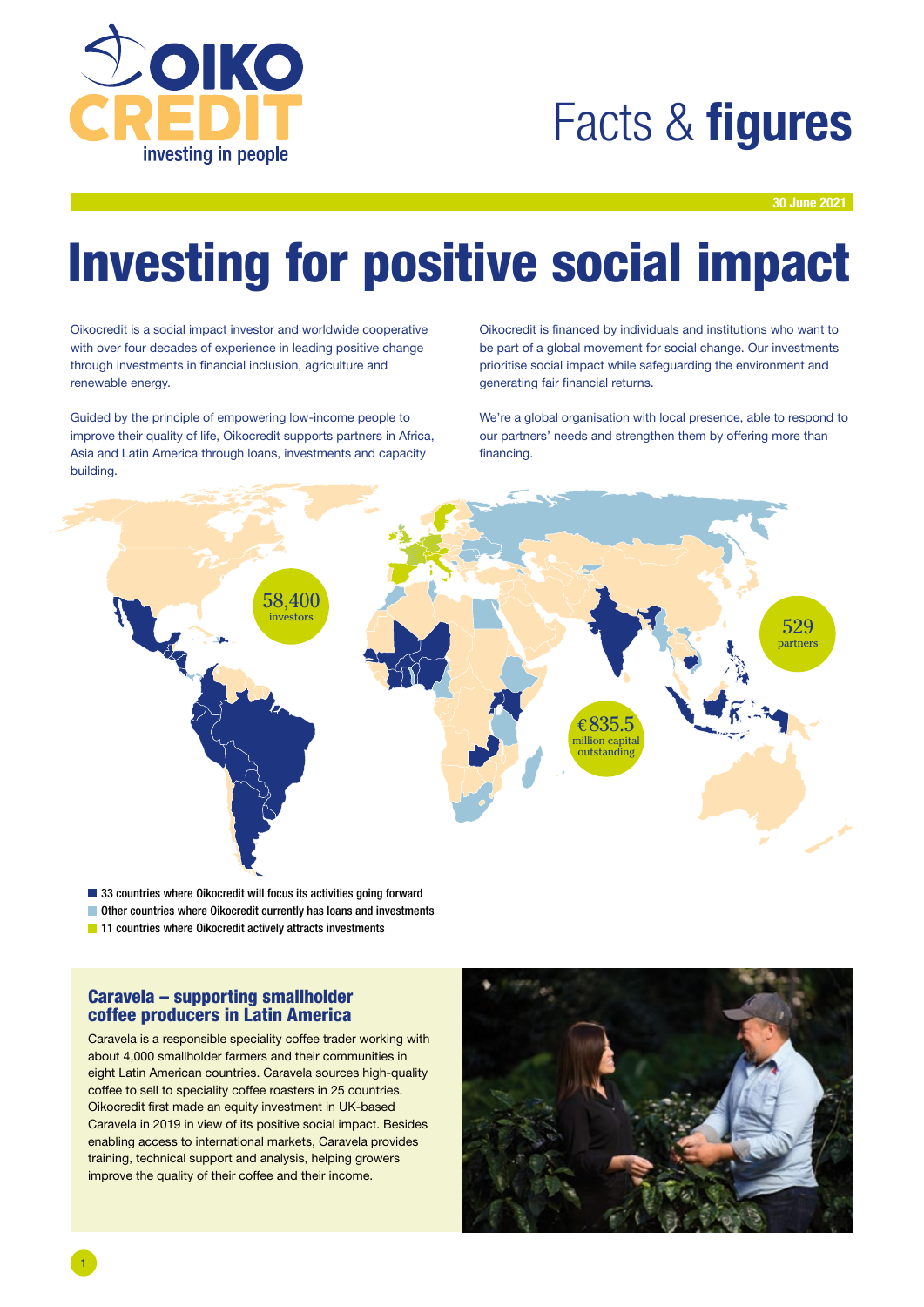# Oikocredit at a glance



### Key figures

at 30 June 2021

| • Total assets                                                                | € 1,240.5 million |  |  |  |
|-------------------------------------------------------------------------------|-------------------|--|--|--|
| • Total development<br>financing outstanding                                  | € 835.5 million   |  |  |  |
| Member capital<br>$\bullet$                                                   | € 1,122.5 million |  |  |  |
| • Total number of partners                                                    | 529               |  |  |  |
| Average outstanding financing per partner $\epsilon$ 1.6 million<br>$\bullet$ |                   |  |  |  |
| Net asset value per share                                                     | € 212.82          |  |  |  |
|                                                                               |                   |  |  |  |

### ● Result (year-to-date) 6 6 10.3 million

## Social and environmental performance

at 31 December 2019

Social and environmental performance management is a priority for Oikocredit. We monitor certain social and environmental performance indicators to ensure our partners reach the right target groups and provide services that work towards a positive change in people's lives.

Clients reached by Oikocredit's

| financial inclusion partners                                 | 38.2 million |
|--------------------------------------------------------------|--------------|
| • % female clients<br>• % rural clients                      | 86%<br>63%   |
| Farmers reached by Oikocredit's<br>agriculture partners      | 557,000      |
| Renewable energy<br>A Households with access to clean energy | 52.000       |

• Households with access to clean energy 52,000 • CO<sub>2</sub> emissions avoided (in tonnes)

## Ten countries with highest capital outstanding

at 30 June 2021



### Five countries with highest member capital at 30 June 2021